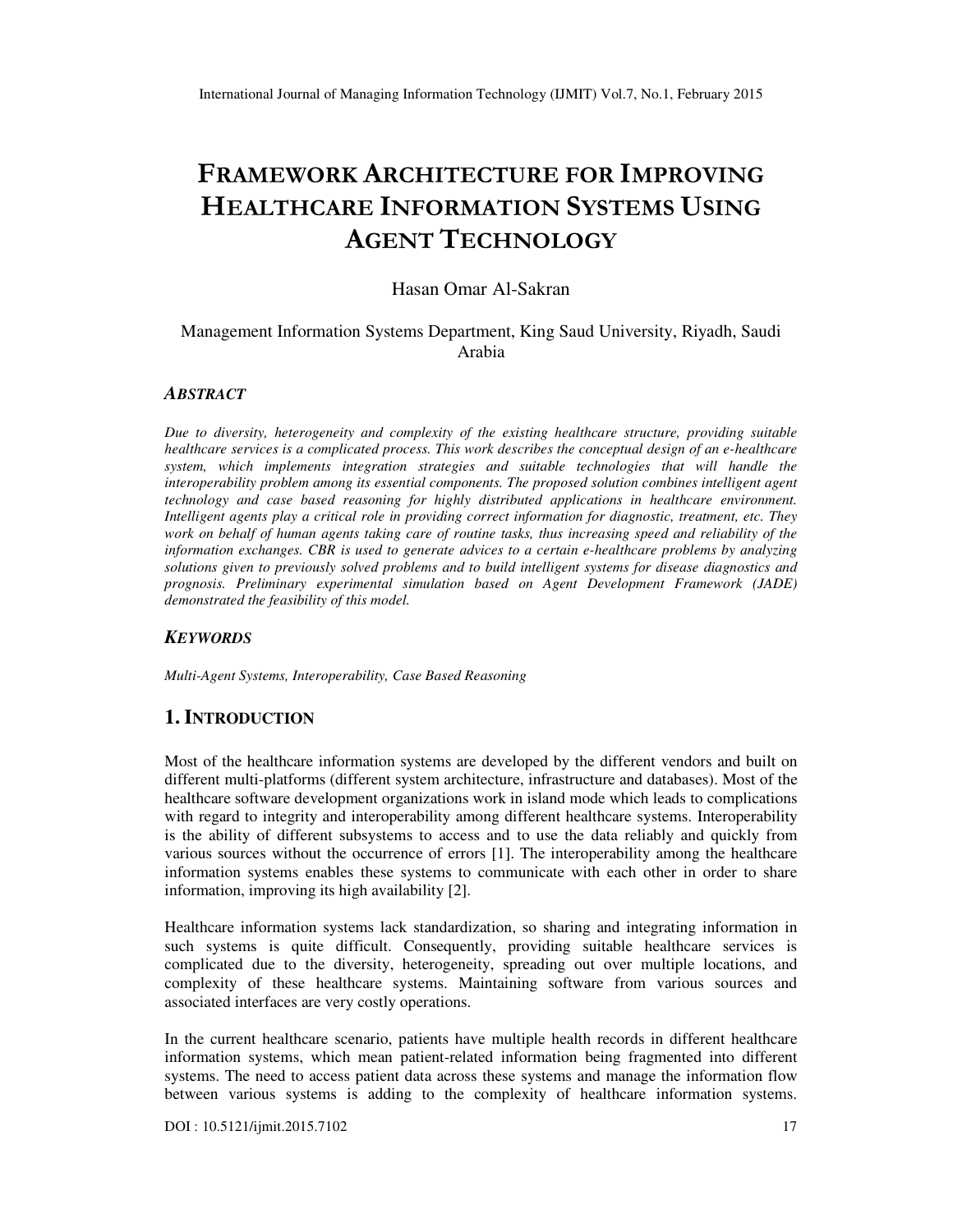Therefore, interoperability in healthcare information systems ever more becomes a requirement rather than a feature.

Healthcare system can be characterized by presence of a large number of actors, such as healthcare professionals (physicians, nurses, pharmacists, administrators, etc), a large number of services (outpatient care services, rehabilitation services, etc.), and highly specialized professionals. In order to improve the quality of treatment and ensure more accurate diagnostics, the activities of these actors need to be coordinated and controlled using efficient communication techniques. Even in sophisticated healthcare information systems, such as e-Health, specialist referral services, patient monitoring, e-prescriptions, e-medical records, Hospital Management Information System, Telemedicine Information System, Laboratory Information System, etc., the information flow still requires interaction between actors either face-to-face or via a communication system where users must be physically present at either end of the communication link to successfully establish a synchronous interaction.

Healthcare systems, in general, face unique challenges that include inadequate infrastructure, little or no access to continuous healthcare education, limited access to primary healthcare facilities, and large distances from advanced care centers. Many healthcare information systems assume that users are working on fixed workstations at fixed locations, not taking into consideration the latest advances in mobile technology such as mobile phones and smart mobile devices. Therefore, healthcare information system, in general, requires reengineering of their service processes.

The primary motivation of this work is to develop a comprehensive solution to the integration and interoperability problems within healthcare information systems. This work focuses on conceptual design of a healthcare information system. We propose an efficient agent-based architecture of healthcare system supported by CBR. Combination of agent and CBR technologies offers an effective solution for the above mentioned problems in terms of better integration, which, in turn, results in more efficient access to different healthcare systems, and allows acquisition of patient's medical data (such as radiological and laboratory results) and monitoring information from multiple sources, thus improving patient's care, including diagnostics and treatment. Distributed Electronic Patient Records (EPR) allow medical staff to gain access to patient's medical information, such as test results, clinical data, etc., independent of applications they are using or of data locations, at convenient time, online or offline.

The proposed solution takes into consideration the concerns of the healthcare administration which are focused on information technology as a means to cut costs and improve quality of healthcare. It is cost-effective in terms of using the existing information and communication technologies for support of health and health-related fields, such as healthcare services, health observation, health literature and health education, and may improve healthcare locally, regionally and worldwide. Such an approach preserves the investment in existing sophisticated ehealth information systems, allows developers to add new features satisfying the needs of growing user mobility, and provides intelligent assistance to users.

Other objectives of proposed framework architecture are to provide access to healthcare services and health information at remote primary healthcare centers as well as within the same center, to help healthcare actors to interact efficiently among themselves (by transferring routine tasks from humans to software agent) and within the information systems. Access to distributed healthcare systems will enable medical staff to gain access to a service that can enable collaboration between different healthcare actors. Such access should be available from anywhere in and around the healthcare organization and will improve the efficiency in medical information acquisition.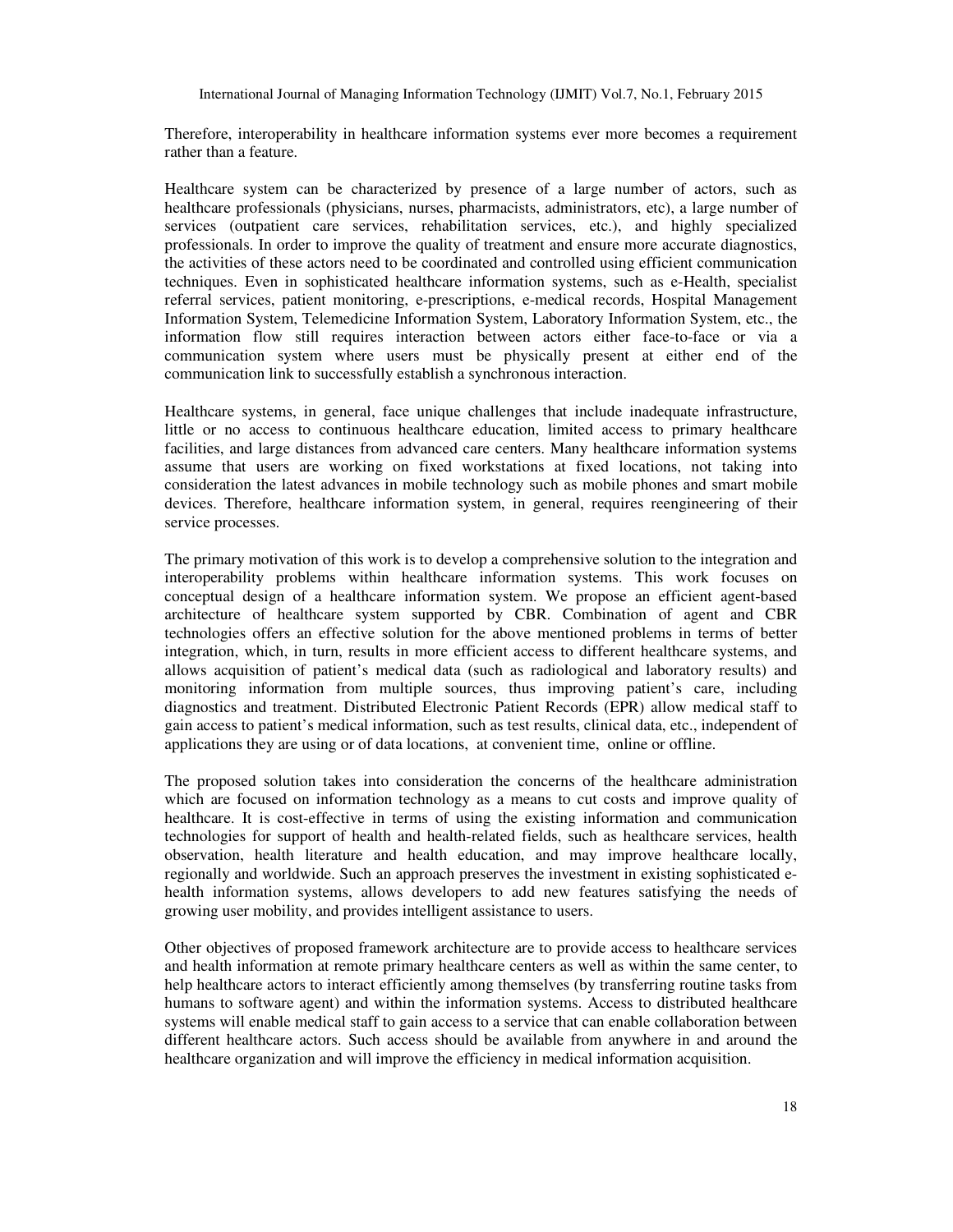By nature healthcare information is mobile, since patient's information is needed by medical professionals at different locations to improve diagnostic, efficient care, and reduce medical errors. Timely information in critical situations can make a difference between life and death. Applying wireless computing in healthcare environment will improve the quality and reduce the cost of healthcare. However, the large number of patients and their related data cannot be efficiently processed by the current systems, so an efficient processing approach is needed for real-time response requirements for critical health situations. In the proposed system we use wired and wireless communications to connect patients, doctors and hospitals staff into a unified healthcare system. Modern mobile communications provide wide coverage, low cost, high efficiency, reliability and availability of services. Mobile devices in e-healthcare can be used to collect, transmit and process vital patients' data, for example, heart rate and blood pressure, in real time. Such systems are especially important in applications that remotely monitor patients with chronic ailments or in homecare.

The rest of the paper is organized as following. Background on agent and CBR technologies are discussed in section 2. Related work is presented in section 3. Section 4 will introduce the overall framework of the proposed healthcare information system. Discussion of the proposed system is presented in section 5. Finally, section 6 is devoted to conclusions and future work.

# **2. TECHNOLOGY OVERVIEW**

The most suitable way to handle the interoperability problem among the essential healthcare components in distributed healthcare environment is combination of intelligent agents and case based reasoning. The distinctive features of each, beneficial for the proposed system, are described below.

# **2. 1 Agent Technology**

In the client-server model communicating entities have fixed and well defined roles. A server offers a set of services and a client makes use of these services. They communicate through a message passing protocol. But message passing requires programmers to determine network addresses and synchronization points.

In the mobile agent model, when a client agent requires access to a resource provided by server, it moves to the server site and makes requests to the server directly. When the transaction is complete, the mobile agent returns back to its original site with the results.

Mobile agents are reusable intelligent executable software, capable of supporting lightweight computations and carrying out autonomous tasks. Agent has the ability to predict the needs of users and adjust to these needs. It can learn new techniques and make suggestions to a user. The learning process is derived from a user's response and an assessment of previous performance. An agent has a degree of control over its actions and it does not have always to wait for commands. Agents can coordinate their actions, cooperate with other agents and act on their own initiative to achieve their goals and adapt their behavior in response to the changing environment. An agent can migrate from server to server in heterogeneous networks. On each server, the agent interacts with stationary services and other resources to accomplish its mission. It can communicate to anticipate, adopt and plan tasks. Its behavior consists of beliefs, desires, and interaction depending on the place function of an entity within an agent-based system.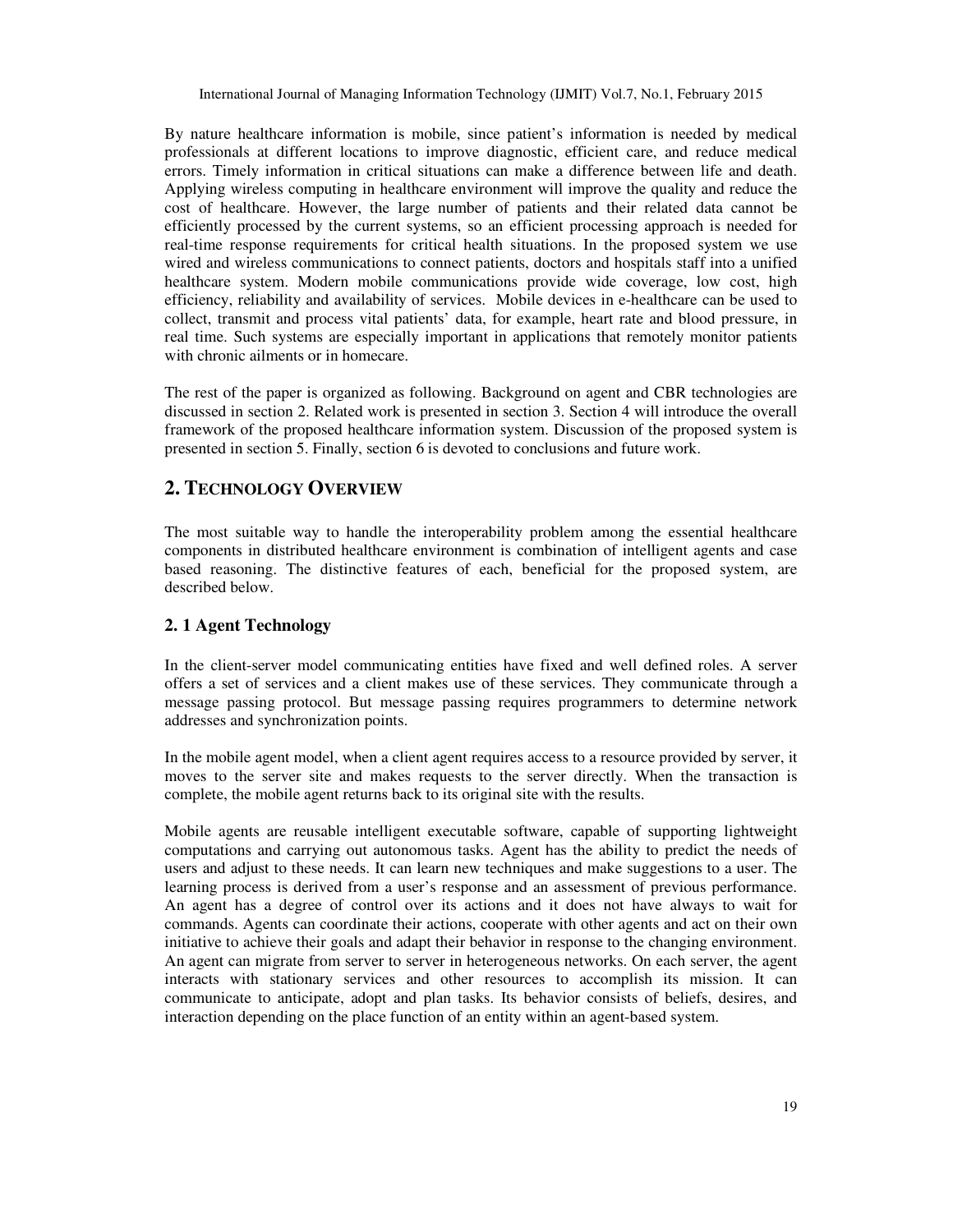A mobile agent consists of two different parts: the code itself, which composes of the instructions that define the behavior of the agent and its intelligence, and the current state of execution of the agent.

Agents use a platform for developing agent applications and to operate so as to achieve their objectives. A lot of platforms are available: JADE [3], JACK [4], AgentBuilder [5], Aglet [6], D'Agents, Fargo, Voyager, etc., to name a few. JADE (Java Agent Development Environment) is a Java-based open source development framework aimed at developing multi-agent systems and applications. JADE-LEAP (Java Agent Development Framework-Lightweight Extensible Agent Platform), the active agent platform on all mobile devices, is an agent-based runtime environment that is targeted towards resource constrained mobile embedded devices.

The agent platform JADE and JADE-LEAP support the following tasks: creating, starting, deleting and migrating of agents; agent communication, where the executing environment is used to pass messages between agents; agent administration and errors announcement.

To construct a mobile agent, there are at least three major requirements such as:

- − Common execution language across heterogeneous networks, for example Java (Due to its strengths: portability, mobility, and server security).
- − Mobility of agents across networks through a communication mechanism, for example MAP, TCP/IP, HTTP, or SMTP, or other transport mechanisms.
- − Protection of agents against hostile server and agent server from malicious agent. Agent may protect their data and information through encryption/decryption techniques.

The choice of the agent language should be compatible with the requirements needed in a healthcare setting. It's composed of a common protocol, a common interchange format, and is adaptable to changes in the overall e-health environment (its actors, the content, medical services and hardware resources available).

Agent communication can be conducted using two methods: synchronous and asynchronous. In the first method the communicating agents must arrange for a time to communicate and must synchronize before data can be transferred. This method is used for situations where data transfer is important and needs to be confirmed. In the second method collaborating agents will communicate with each other when the receiving agent checks for received data.

# **2.2 Case-Based Reasoning (CBR) Methodology**

CBR is a methodology in which knowledge is derived directly from historical cases. CBR is a well established methodology for construction healthcare systems [7, 8]. One of the attractive features of CBR in medicine is that the concepts of diseases can be naturally represented as cases. Case can be obtained from diagnosing a particular patient with a particular disease. Every day practice is collected and stored as cases. Therefore, the medical information system has a rich collection of past problem-solving cases stored together with their solutions. Reasoning with cases is similar to the decision making process of physicians. Physicians are comfortable using CBR methodology in dynamically changing situations were much is unknown and when diagnoses are not clear.

CBR is used to generate solutions to a certain e-healthcare problem by analyzing solutions of previously solved problems. CBR plays an important role in building intelligent systems for disease diagnosis and prognosis. It is becoming fundamental tool for the health sciences [9].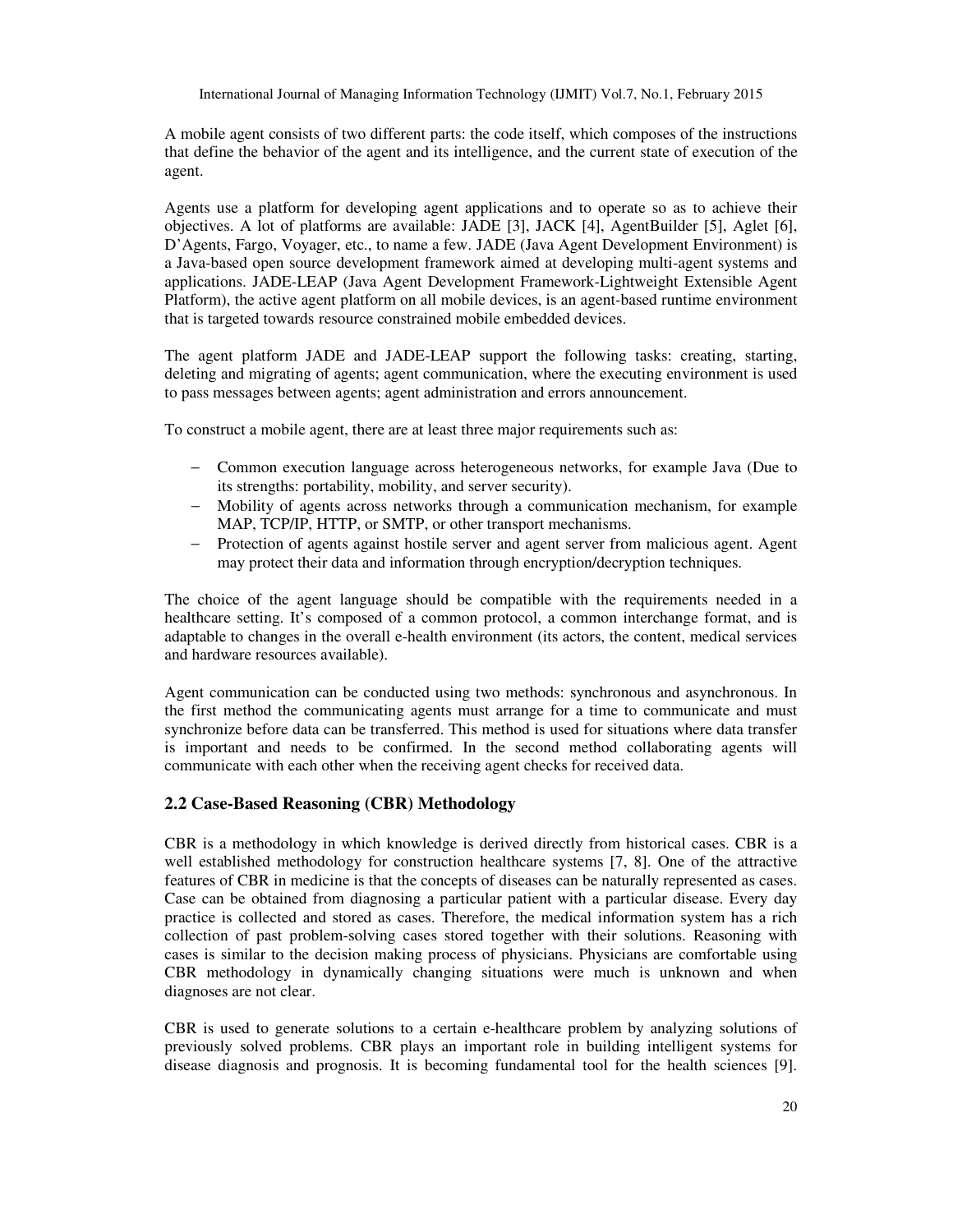There are different medical applications using CBR for diagnosis of heart disorders, for renal function monitoring system, liver transplant patient [10, 11], etc.

The CBR approach makes use of previous experience to solve newly encountered problems. Figure 1 shows the principle idea how CBR works.



Figure 1. Case Based Reasoning Module

CBR method is based on re-use of the past experience that is organized in the form of cases. The purpose of CBR is to help its user to find and retrieve cases similar to the current problem and adapt them so they can be used to solve this new problem. After achieving the final solution this new medical knowledge can be added to the case base as another case thus expanding the medical knowledge base.

# **3. RELATED WORK**

The intention of this research is to integrate all the existing medical subsystems by providing an effective distributed decision support system using mobile agents as a mediator. Several researchers have explored the use of intelligent agents in the medical field  $[6 - 7, 12]$ . The reason for such an interest is that medical systems are becoming more distributed and consist of complex arrangement of multiple individual systems. The efficient management of such distributed environment becomes very important. There have been many propositions for managing distributed systems. However, one promising piece of technology is the use of mobile intelligent agents.

Different information technologies have been used to accommodate integration of all existing medical subsystems into an effective distributed support system. First efforts for integration of healthcare systems were deployed in standardization. One solution for exchange of medical data was offered by HL7 (Health Level Seven) [13]. HL7 provides standards for exchange, management and integration of healthcare data. Its main objective is to simplify interoperability among heterogeneous healthcare applications. It defines formats for data exchange presented in different healthcare applications. HL7 contains a set of specifications that define how a software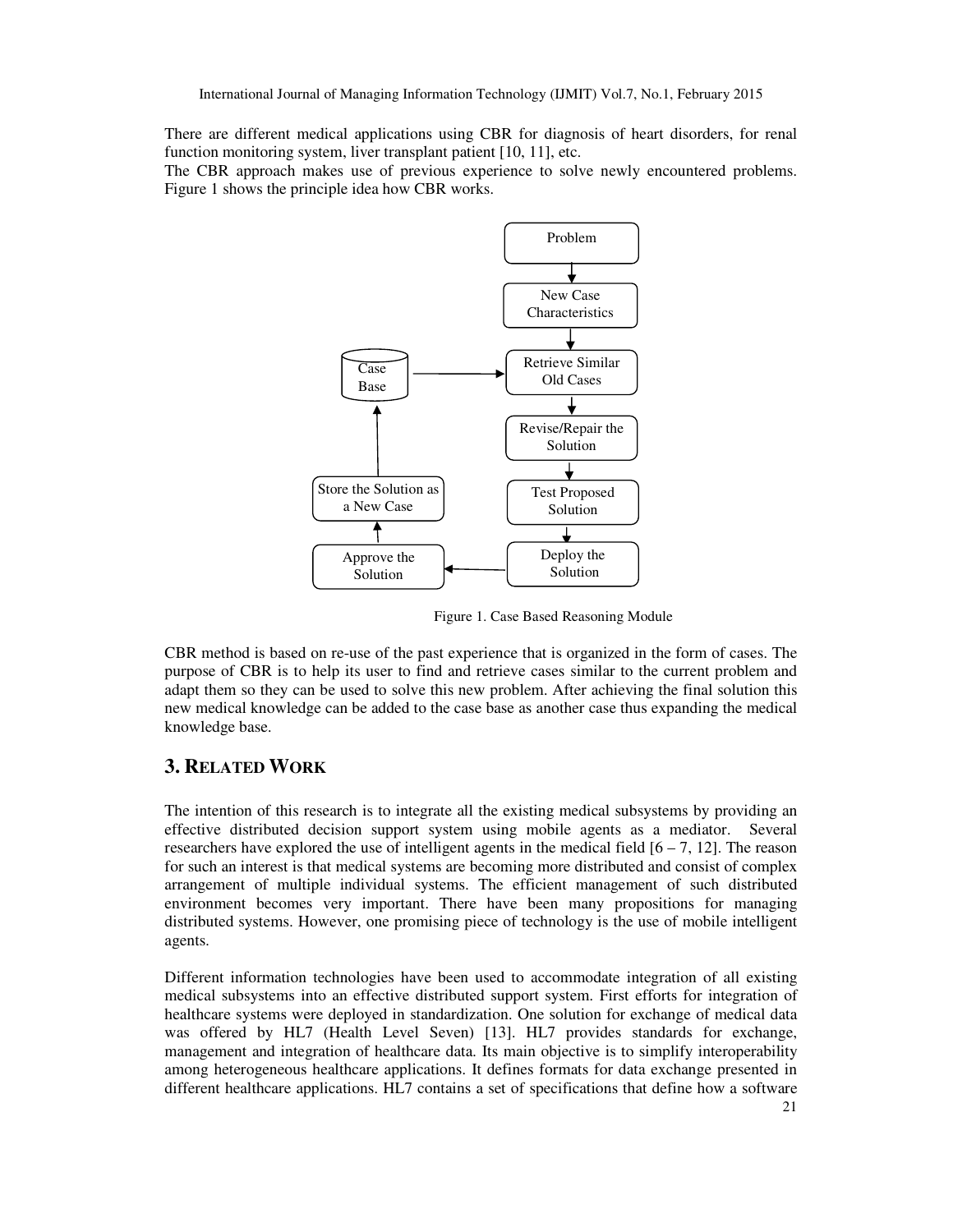package compliant with HL7 is implemented and used, and includes a set of message-based transactions between healthcare applications. But in practice the integration at the standards level is not sufficient. Some researchers attempted to achieve interoperability of healthcare information systems using service oriented architectures (SOA) architecture. SOA-based HIS services architecture has been proposed in [14 - 17]. Others [18, 19] proposed to use multiple agent based architecture in conjunction with the HL7 standard as means of interoperability implementation in healthcare systems.

There has been a growing interest to application of agent-based systems in healthcare [12, 20, 21, 23-27] because of the increasing size and complexity of medical systems and urgent need of their efficient management in distributed environment. Zheng and Li [22] proposed a framework to integrate medical information resources using agent and XML. Other researchers apply agent technology for specific medical applications such as monitoring pregnant women with gestational diabetes mellitus [28] and spread of influenza virus infection [29].

Annicchiarico et al. [30] described services that can benefit from introduction of multi-agent systems such as geriatric, diagnostic and telemonitoring e-services, etc. These e-health applications share notable features: loosely coupled heterogeneous systems, dynamic management of distributed resources, and accessibility by remote e-health actors, which corresponds with the characteristics of software agents [30, 31]. Multi-agent systems can be used for the recognition of diagnosis applications and Health Agents IHKA [32], OHDS [33-35]. Lee et al. [36] and Kifor et al. [37] proposed intelligent agent-based healthcare models.

De Meo et al. [38] recommended a multi-agent system to support patients searching for healthcare system that is HL7-aware and detects healthcare service providers delivering requested e-healthcare services. Su and Chu [39] addressed the issues of interoperability and scalability in heterogeneous e-health environments through the adoption of a FIPA2000 standard using agent technology.

# **4. AGENT-BASED HEALTHCARE INFORMATION SYSTEM**

The agent technology seems an attractive methodology for integrating and developing distributed e-healthcare information systems because it solves the problem of heterogeneity, supports intelligent and distributed storage, allows an optimal personalized e-health environment, and enhances modularity, reusability, flexibility and reliability. Agent may operate as a part of a community of cooperatively distributed system environments and ensure interoperability between different systems that are to be integrated into an operational heterogeneous e-health system. Besides that, it solves the problem of low-bandwidth, reduces network traffic and process data locally instead of transmitting the data over a network. It could accelerate system development by using agent components; and enhance modularity, reusability, flexibility and reliability. Other agent's features to include are cooperation, coordination and interaction as well as intelligence. Multi-agent systems can become a key part of the e-health applications such as: quality aging eservices helping elderly people, diagnostic, telemonitoring, smart hospital and smart emergency applications. These e-health applications can surely benefit from deployment of agent technology [30, 31].

The advantages of using agent solution in healthcare information system:

- − No changes to the features and functionalities of current health information systems are necessary;
- − Routine and many non-routine tasks will be completed by software agents;
- − Actors may receive and transfer data anywhere and anytime through their mobile devices;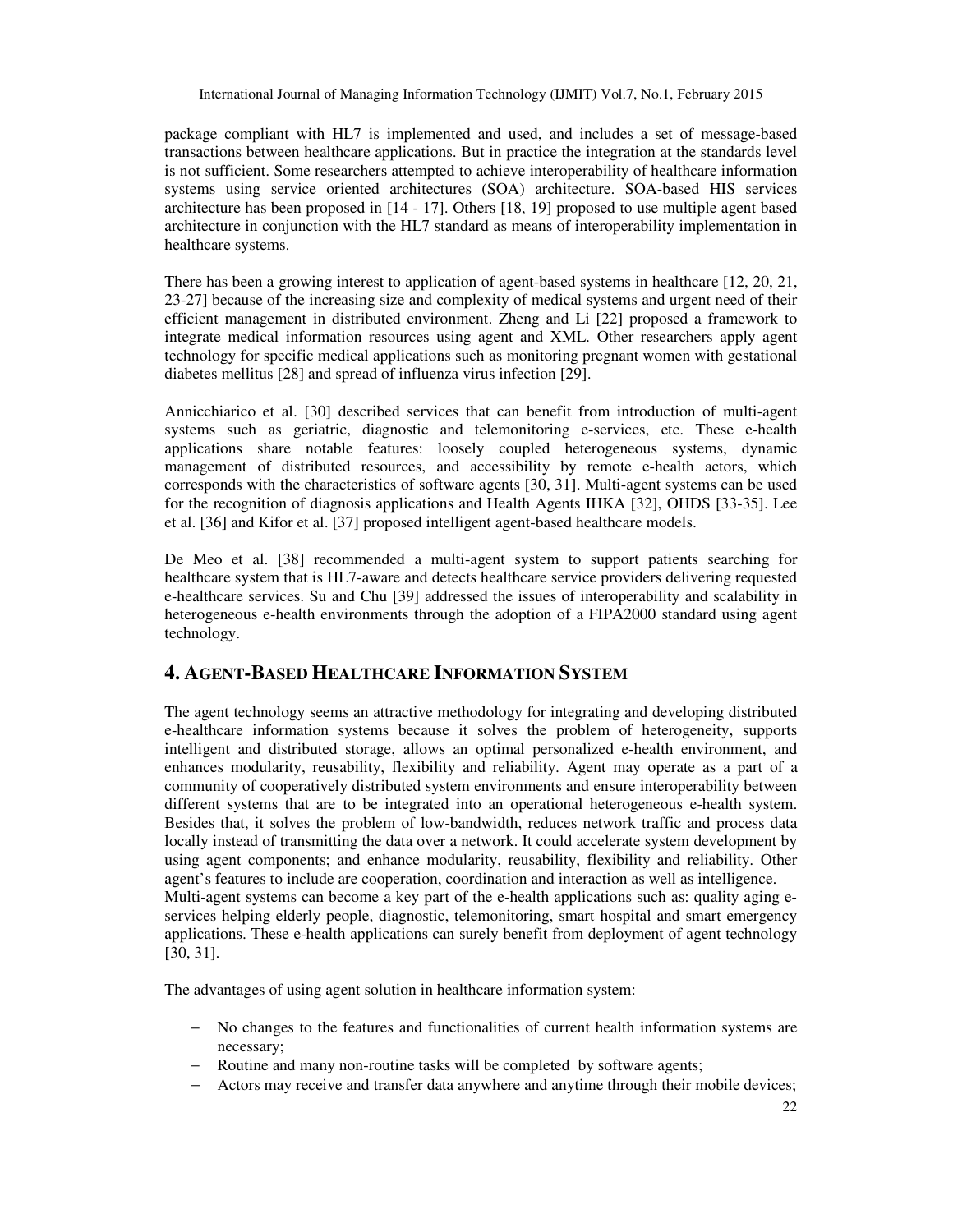− All transactions are systematically saved to maintain audibility of the system.

### **3. 1 Proposed Architecture**

This research proposes a hybrid approach combining Case Based Reasoning and multi-agent technology to tackle the above mentioned problems. It's a cooperative distributed solution which allows the numerous healthcare actors to share their information and benefit from sub-systems' capabilities in open distributed healthcare environments. CBR can be successfully used to generate solutions to a certain problem by analyzing solutions given to previous solved problems. A group of intelligent agents will work towards finding an acceptable solution to a problem at hand. Such e- healthcare system will accept user's preferences and pass them to the CBR system where the best matching case or cases are retrieved from a case base. System architecture is shown on Figure 2.

The proposed e-healthcare system will implement different agent categories: intelligent (problemsolving agents), interaction (Interface Agent), and communication (Mobile Agent).



Figure 2. e-Healthcare System Architecture

# **3. 2 Types of Agents**

The following types of agent are used in the proposed system:

- − Interface agent
- − Doctor agent
- − Prescription agent
- − Mobile agent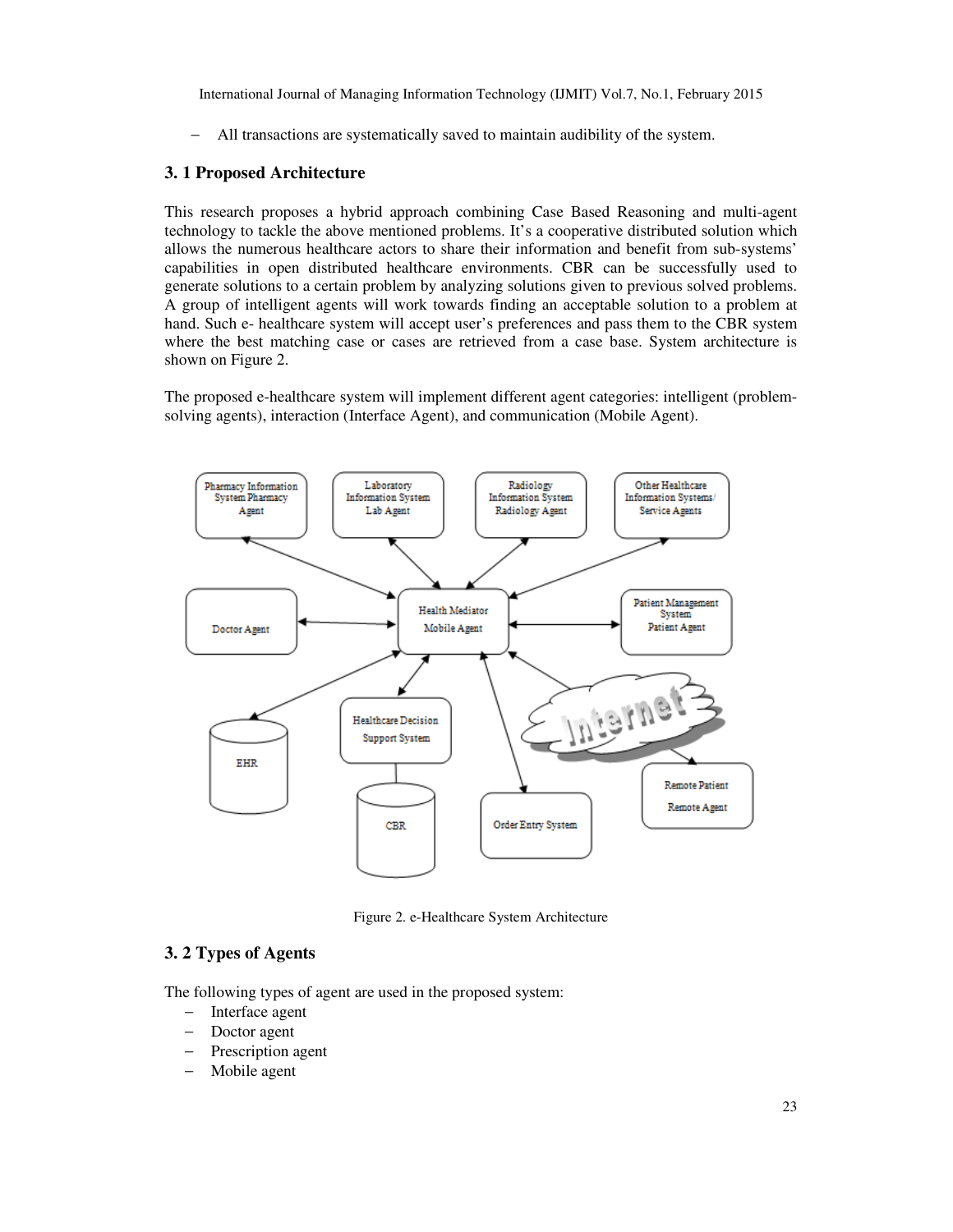- − Lab agent
- Diagnostic Agent
- Mobile device agent
- − Home patient agent
- Schedule agent
- − Electronic Health Record (HER) agent

Each agent consists of its knowledge base and set of rules. An agent might play different roles, assume different responsibilities, and be able to coordinate cooperatively or competitively with other agents. Agent will be assigned to healthcare actors, specify tasks and determine the behaviours of each agent according to their roles in the e-healthcare. Agents' behaviour follows rules based on the requirements of their owners. The responsibilities of each agent are outlined as follows:

#### **Interface Agent (IA):**

The interface agents provide user-friendly interactive interface to assist the user in accomplishing necessary tasks, like filtering retrieved information from queries, etc. It is responsible for sending user requests to the appropriate agents, returning feedback to the user, and final presentation of results generated by other agents. This agent has the capability of learning from user's behavior, feedback and instructions, and from other agents. Karpagam and Saradha [40] proposed to develop conversation interfaces between a system components and human using agents to improve knowledge in the domain of healthcare.

#### **Doctor Agent (DA):**

The doctor agent communicates with other agents to find out which is the most adequate agent to perform the requested service. The main tasks of the agent are:

- − Receive report on test results from the lab agents;
- − Receive alerts on unread test results from the alert agent;
- − Inform the doctor that test results are available;
- − Query the system according to search criteria determined by the doctor;
- − Receive diagnosis suggestions from the Diagnostic agent.

### **Prescription Agent (PA):**

This agent is used to improve hospital pharmacy functions, speeding the time for issuing medication order, and to improve patient safety by preventing medication errors. The agent has the capability of writing prescription, transmitting it electronically to the pharmacy and checking availability of requested medication, checking for possible drug interactions or medical conditions, which may counter-indicate the use of the medication, and keep track of patient's medications. PA usage will eliminate the prescription waiting time on part of the patients or the physicians and will decrease drug's prescription errors.

#### **Mobile Agent (MA):**

The main function of mobile agent is to search, retrieve, and deliver data according to actor's needs. Mobile agents are generated dynamically during the execution. They can reconfigure themselves dynamically based on changes of the services. Agent consists of: set of data structures to save its parameters and information which will be sent back to user; set of functions to fulfil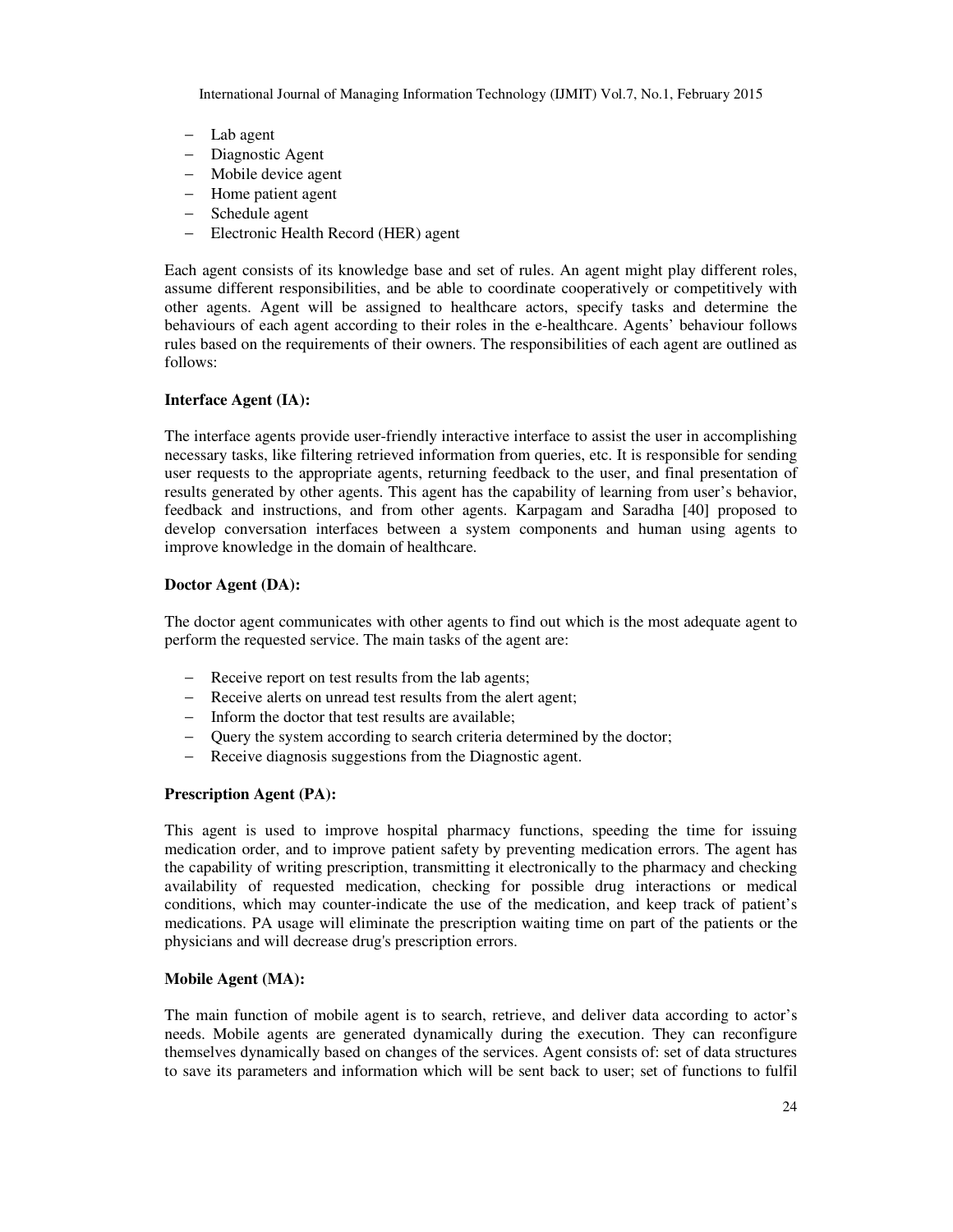users' tasks, handle events and control agents' movements, and to preserve agents' status and history record; and knowledge-based model used to fulfil its mission.

#### **Lab Agent (LA):**

Lab agent simplifies the laboratory data handling processes resulting in saving time and money. This agent should have the ability to interface with automated laboratory instruments. It's responsible for the acquisition, management and transfer of data into the patient's electronic medical record. These instruments which may come with their own software required for their operations. The agent provides real-time delivery of examination report (data and medical analysis) from laboratories that have been ordered by DA. Agent's other tasks include:

- − Prioritizing the test results based on severity of patient's conditions level and informing the alert agent that test results are available.
- − Inform the DA that results are ready to be sent. If the result is requested it will make it available to the DA.

#### **Radiology Agent (RA):**

- − Receives orders and sends results of radiology tests performed by radiology machines.
- − Communicates with image archiving system.
- − Communicates with other agents such as DA, Schedule (SA), EHR, billing agents).

#### **Diagnostic Agent (DIA):**

The healthcare information systems create and store very large volumes of electronic health data related to patient services in the Case Based Database. Such huge volume of data could be used in evidence-based medicine to choose the methods of treatment and enhancing clinical decision support of the ongoing activities. The diagnosis agent has capability to access external services and suggest proper diagnosis by using Case-Based Reasoning and associated knowledge base.

#### **Mobile Device Agent (MDA):**

Agent technology support mobile medical devices with a middleware enabling them to effectively use adaptive servers within their medical network environment. Agents are particularly suitable to wireless networks as they are efficient in their use of limited network bandwidth and are able to handle data transmission in frequently disconnected wireless network. An agent can represent, communicate and work towards a medical actor's interests. Healthcare organizations are increasing their reliance on mobile links to access patient information at the point of care. The usage of mobile devices will improve the quality and reduce the cost of healthcare.

This agent is residing on the mobile device. It is responsible for gathering and maintaining information about the physical device and its owner; and is main point of contact between the mobile user and the networked resources. Actors can use mobile applications on their PDA or mobile phone to access, retrieve and view patients' profiles and to enter patients' information such as patient monitoring data, doctor's diagnosis and prescriptions in real time. Such mobile devices can be used wirelessly at different locations around the hospital or in other situations (telemedicine) where such facilities are not offered.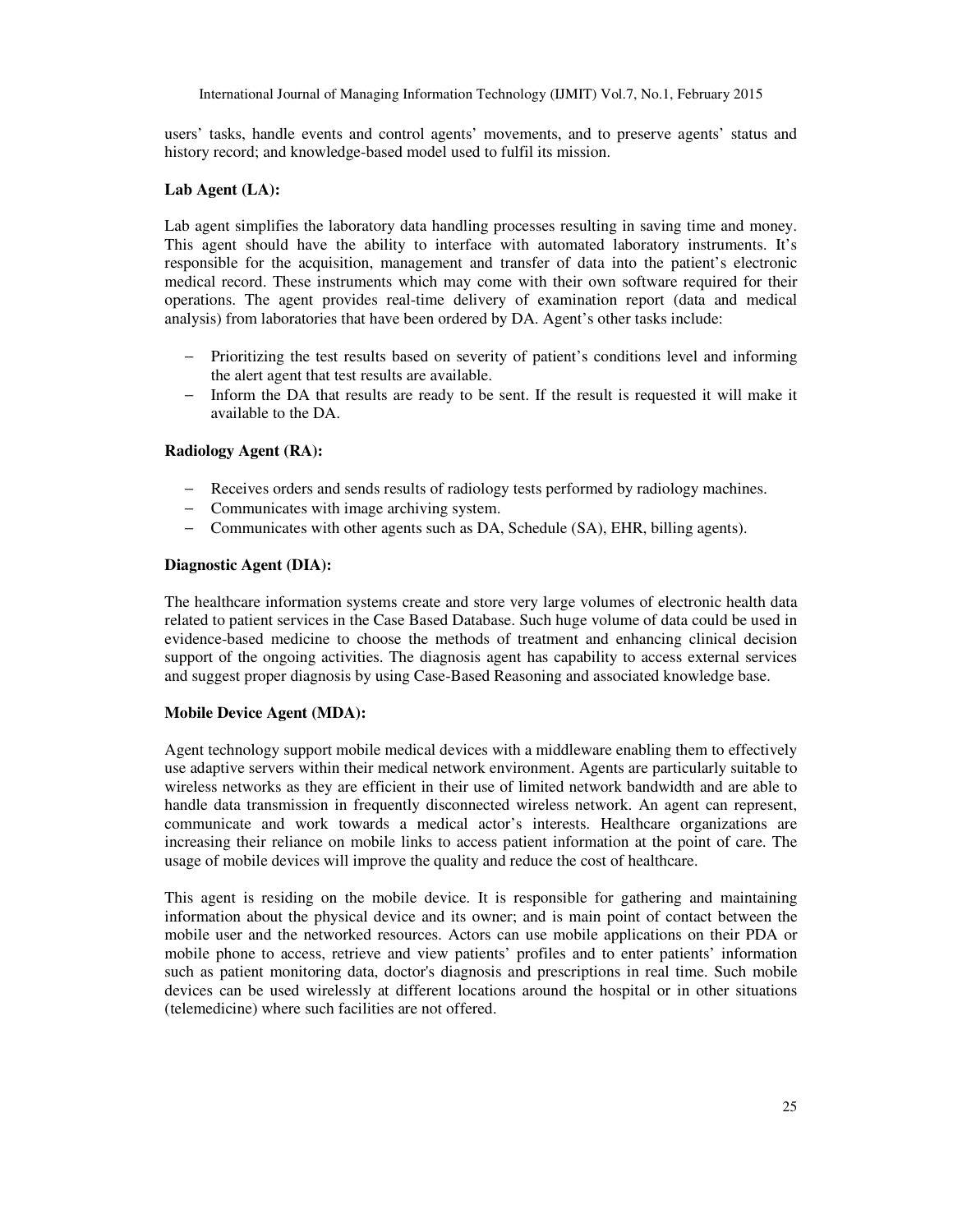#### **Home Patient Agent (HPA):**

This agent is added to the patient's premises software. It is used to monitor remote patient's conditions and transmit the data of abnormal cases to the mediator to handle routine healthcare activities and provide temporary advice and send urgent alerts to doctors in the event of an emergency.

#### **Schedule Agent (SA):**

It is used to assign the available slot of time in doctor's schedule for a patient or reschedule an appointment on the priority basis. It works in cooperation with doctor agent based on the medical consultation from patient's physician. In case of unpredicted circumstances, the agent can react flexibly to schedule a new appointment.

#### **EHR agent (EHRA):**

Electronic Health Record (EHR) is an integrated database holding patient's relevant digital information (textual, radiology images, ECGs, audio and waveform data, and other media content) generated during the care process. The EHR can be shared across the different healthcare setting as it is in digital format. Such information should be available to physicians, nurses and other medical staff.

The EHR agent provides a comprehensive set of capabilities such as:

- − Real-time access to patient clinical information across healthcare systems;
- − Secure access to patient's information as needed in a form convenient for the healthcare staff;
- − Updating patient information in time to make fast and effective decisions.

#### **Telemedicine agent (TA):**

Telemedicine is an invaluable tool in healthcare. It provides the ability for enhancing health care delivery for patients in rural areas, reducing the travelling time for patients and health professionals, introducing training programs for medical and non-medical staff, leading to faster delivery of medical services and keeping patients satisfied.

#### **Healthcare Mediator:**

The healthcare mediator is the integrated unit which is made up of some healthcare transactions. To successfully complete healthcare transaction actors must interact. Healthcare mediator acts as the communication link between multiple agents of medical staff and patients. The mediator provides health services to local or remote patients.

# **5. METHODOLOGY**

In order to validate the mechanism of the proposed architecture of intelligent distributed agent system, it was simulated on a Java-based mobile agent platform (JADE). Experimental simulation methodology has been used to justify the proposed architecture of distributed medical intelligent agent system. To observe the proposed system in real environment different simulation scenarios will be have been guided by medical actors from King Khaled Hospital. This experiment was conducted in a controlled environment to see if the proposed system is compatible with a human actor. Agents were realized using java language and were able to cooperate with each other.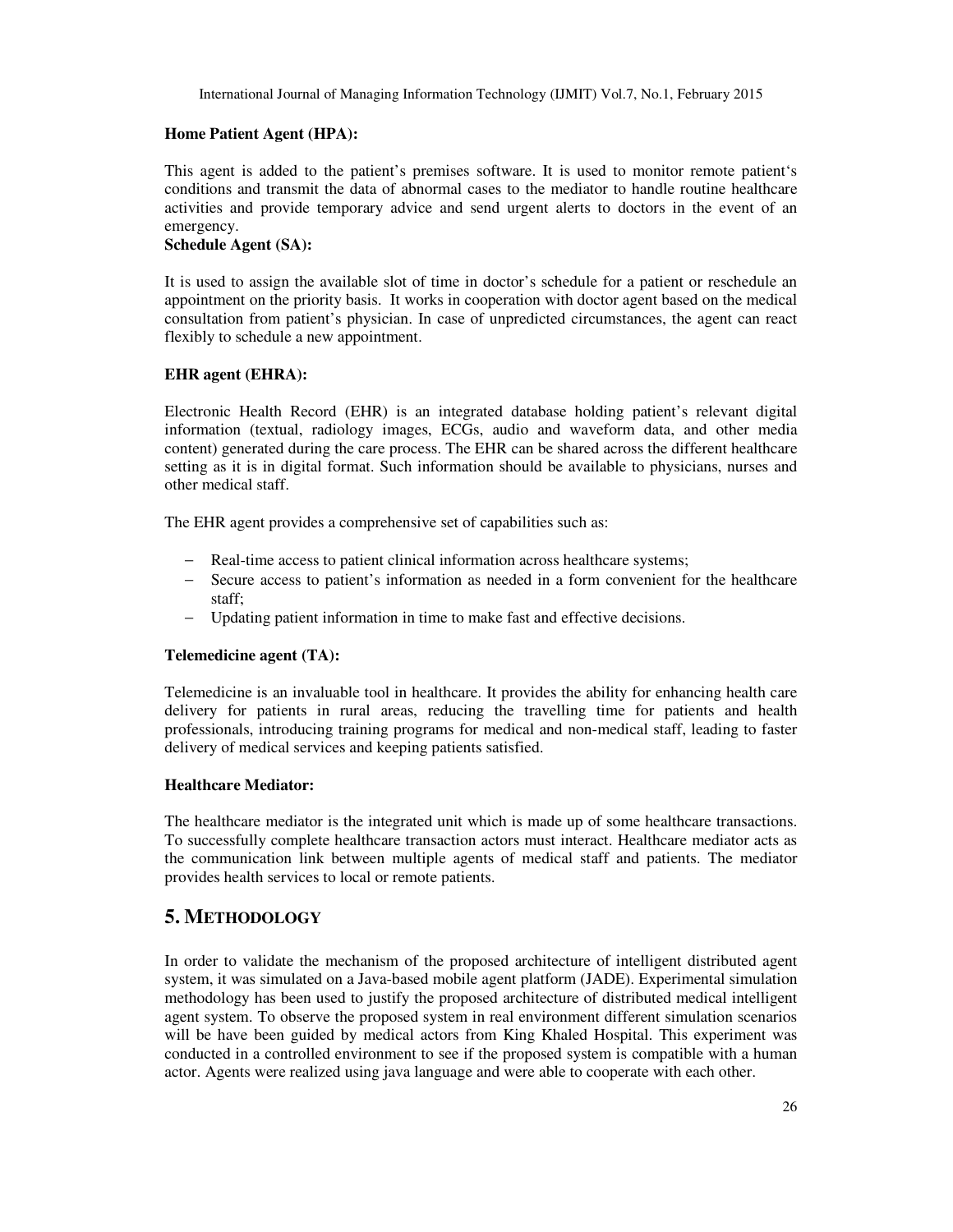Through IA, a doctor assigns a new task by entering patient's information including patient's electronic medical record number, diagnosis standard code for the disease (ICD 10 [41]), examination and laboratory data, for example, blood test, CT, MRI and so on, to a local DA (on Figure 3). Mobile Agent MA carrying a request can travel to the intended agents (on local network or remote agents) and submit the task to them. After receiving results from these agents, MA delivers these results to DA. More than one result is possible to be worked out by multiple agents in a task. According to these results, doctors can sequentially take next step. Through interaction between involved agents, shown on the Figure 4, the system model can fulfil the doctor's tasks.

It is possible that an agent cannot be able to obtain immediately certain data for specified task because getting some results require more time. When it occurs, MA can request mediator agent to save the intermediate results to its database. When needed data are obtained, MA can travel again to mediator, request for rebuilding and joining dynamically the results and submits the data to DA to continue executing the task.

| 圖                                                                                                                                                                                  | <b>Mobile Agent</b>           | $\mathbf x$<br>Е |
|------------------------------------------------------------------------------------------------------------------------------------------------------------------------------------|-------------------------------|------------------|
| EHR:                                                                                                                                                                               | 92-93-49                      |                  |
| Disease ICDIO:                                                                                                                                                                     | M48.02-spinal stenosis region |                  |
| <b>LAB Test:</b>                                                                                                                                                                   |                               |                  |
| <b>Radiolopy Test:</b>                                                                                                                                                             | <b>MRI</b>                    |                  |
| <b>Agent Platforms</b><br>÷<br>Main Container 10.17.17.42<br>Lab Agent 10.17.17.43<br>Radiology Agent 10.17.17.44<br>Patient Disease Agent 10.17.17.45<br>Doctor Agent 10.17.17.46 |                               |                  |

Figure 3. Interface and involved agents

Figure 3 shows a snapshot of a live simulation on the JADE agent platform where different agents are automatically started based on the doctor agent request. In this example the following agent containers are involved to perform the requested functions: lab agent, radiology agent, patient agent and doctor agent. This snapshot shows: lab agent migrated to lab server where it got patient's lab result and sent them to the Patient Database Server; the radiology agent migrated to Radiology Database Server to acquire the MRI and its report for the same patient and send them to the Patient Database Server.



Figure 4. Agents Interactions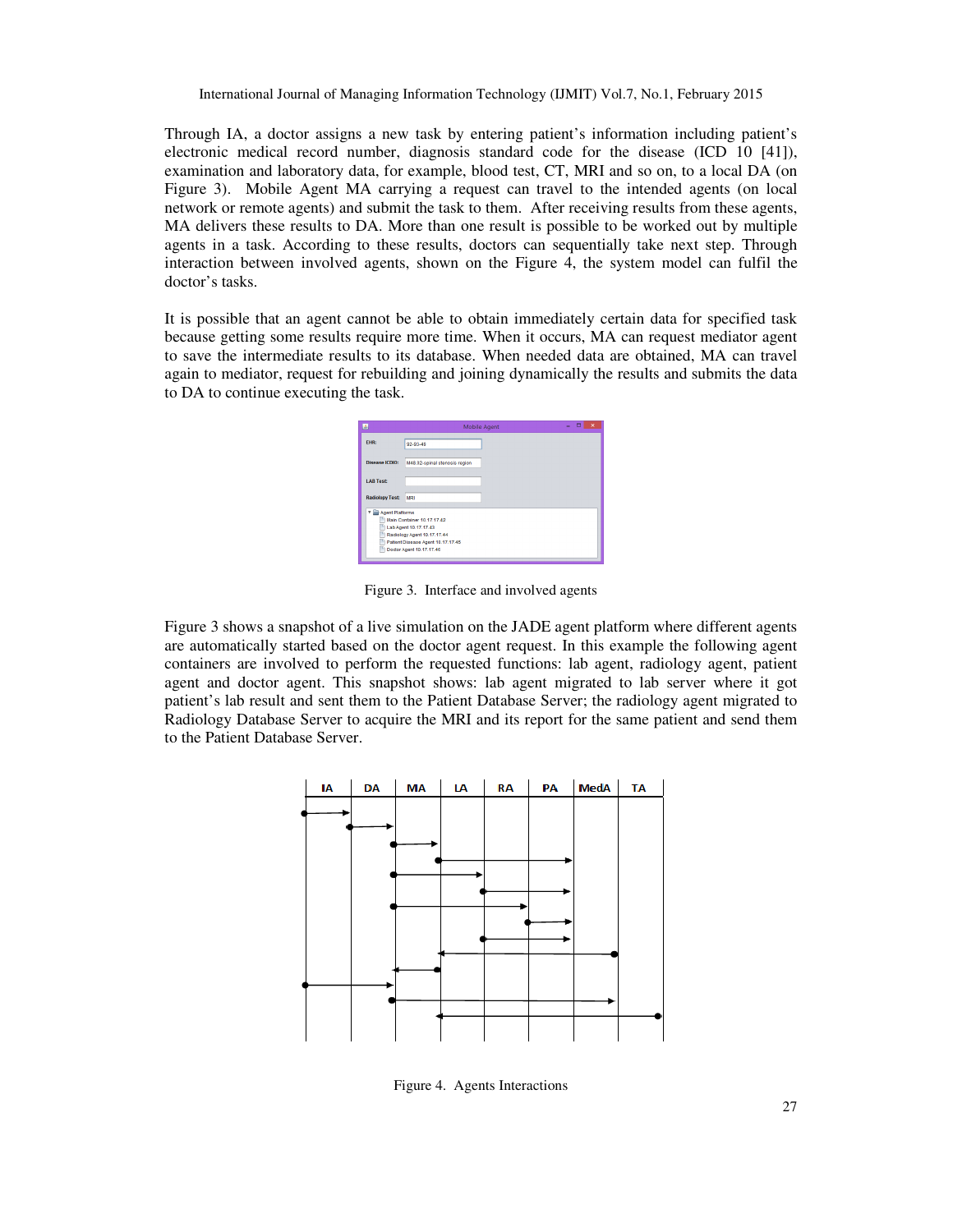Sample result for a patient as reported by the doctor agent is shown on Figure 5.

| 國 |                        | ▭<br>$\mathsf{x}$<br>Report                                                                                                                                                                                                                             |  |
|---|------------------------|---------------------------------------------------------------------------------------------------------------------------------------------------------------------------------------------------------------------------------------------------------|--|
|   | <b>EHR:</b>            | 92-93-49                                                                                                                                                                                                                                                |  |
|   | Disease ICDIO:         | M48.02-spinal stenosis region                                                                                                                                                                                                                           |  |
|   | Disease ICDIO:         | M48.02-spinal stenosis region                                                                                                                                                                                                                           |  |
|   | <b>LAB Test:</b>       | serum Creatinine = 107<br>$= 136$<br>sodium<br>potassium<br>$= 4.6$<br>fastingSugar<br>$= 5.2$                                                                                                                                                          |  |
|   | <b>Radiolopy Test:</b> | MRI                                                                                                                                                                                                                                                     |  |
|   | Report:                | Tethered cord to the L5-S1 level with post.<br>Bony detection L2 &severe widen spinal canal from lower dorsal & to the upper<br>sacral rejoins due to accumulation of large CSF.<br>Normal disc signal intensity & height. Kyphoscoliosis spinal curve. |  |

Figure 5. Result

# **6. DISCUSSION**

There is a need for a great deal of coordination among different healthcare actors which occurs in a distributed way. The main challenge in this framework is tying different healthcare information systems together in execution architecture. The course of action must take into account the autonomy of the different actors. The ultimate objective of this work is to design integrated useroriented healthcare services that provide uniform access to networked healthcare information systems that supporting different contexts, and to make it easily accessible to heterogeneous healthcare actors. In addition to these services, it should provide customized functions (retrieve, share, manage, discover, etc) to the healthcare actors of specific healthcare information system. To handle these requirements, an architecture has been designed which allow the integration of information among different information infrastructures. Agent technology is employed in this framework to provide the mechanisms for integrating the content of the existing healthcare information systems and services into a uniform information system and therefore much more useful information is provided. The proposed architecture provides useful healthcare information to all healthcare community actors based on this agent-based framework. The agents could acquire, manage, and provide different types of data and information. Such technical integration is considered as a basis for organizational redesign. However, such efforts need to be handled carefully in order to avoid unforeseen problems.

The proposed approach is appropriate for adaptation of existing healthcare information systems without major modification thus reducing the implementation costs. This technique would improve the productivity of the medical staff, the quality of received information and the consistency of healthcare quality through agent's intelligence.

The major contributions of proposed framework are: designing agent-based architecture to facilitate the flow of data between various healthcare systems and enhancing the design with CBR. In the proposed architecture, multiple mobile agents work together to resolve transporting information between various distributed components, thus providing flexible dissemination architecture. The agents are able to interoperate with different subsystems systems easily, without having to be modified for each type of data platform. Agents are able to query the database servers and store the retrieved information locally over a period of time. Using the proposed approach eliminates the need for writing customized interfaces to provide translations between components.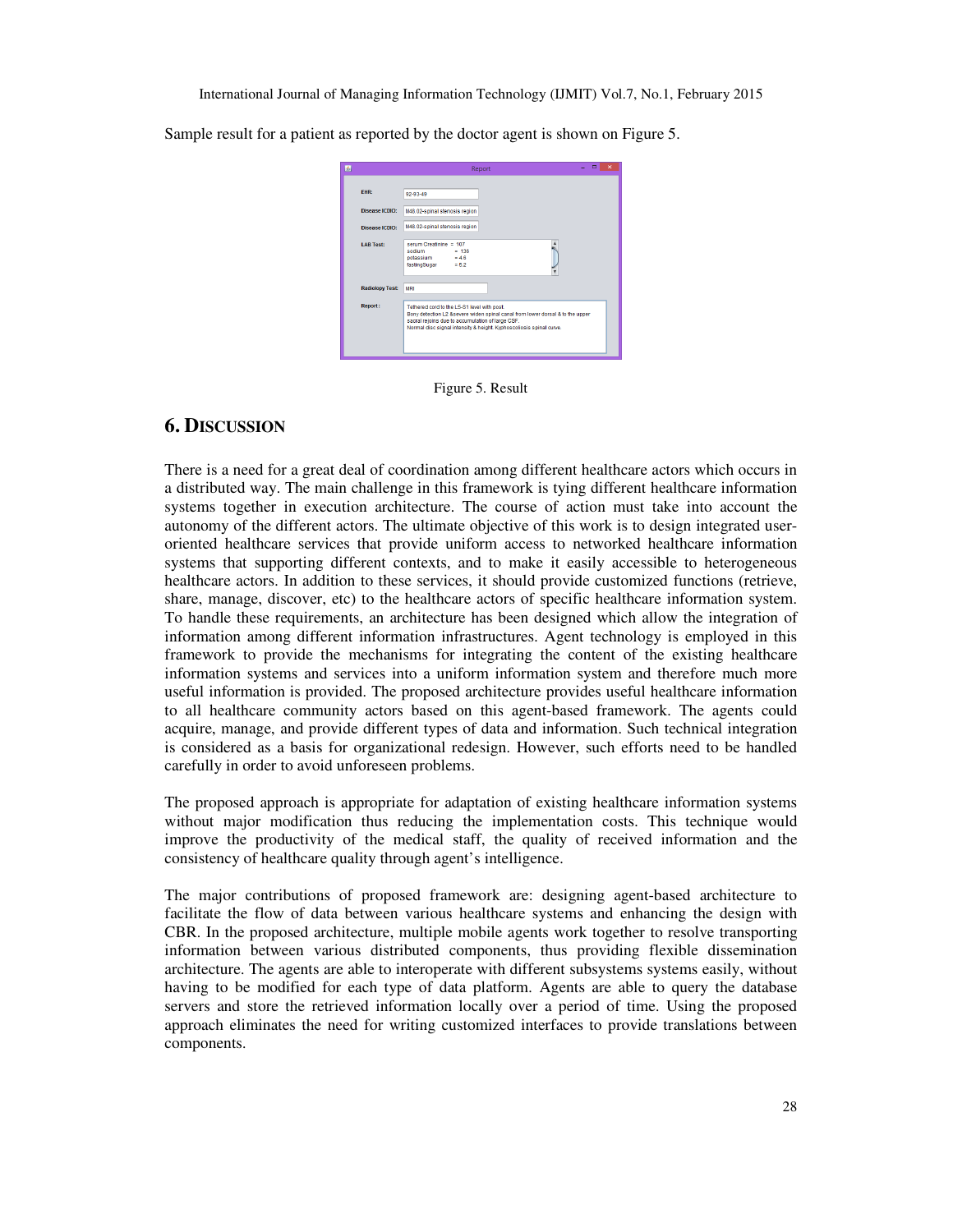Implementations of the proposed architecture will allow significantly improve healthcare services. The main benefits are:

- Easy access: the connection of applications and data through agents allows the hospital staffs easy access the data of HIS and generate different records. An agent-based platform guarantees interoperability among different healthcare information systems thus ensuring the high availability and reliability of the systems.
- − The mobile agent is employed to overcome the transport delay of patient's data that include multi-media content on the network.
- − The interaction between humans and agents: through an interface that allows the actor to create new agents and monitor their activities in real time.
- − Improvements: This system enhances integrity of information, reduces errors, and reduces information duplication.
- − Reduced healthcare cost: the effective sharing and communication of data, information, and knowledge among healthcare staff is an essential factor for reducing healthcare cost.
- − Healthcare policies: help the healthcare authorities to develop comprehensive healthcare policies.
- Monitoring: helps hospitals to monitor the activities and study of effectives.

# **7. CONCLUSION& FUTURE WORK**

There are different types of information systems in today's large hospitals, some of these systems are complicated (in term of heterogeneity and diversity) and difficult to manage. The aim of this research paper is to devise scalable, flexible and intelligent framework architecture that use agent and CBR methodologies for enhancing highly distributed healthcare services where all data transactions are processed by agents, thus improving response time, efficiency, and availability. With the strong support of such infrastructure, the healthcare processes could be simplified and improved, and the healthcare services of different information systems of different manufacturers could be provided in an integrated manner. Using agent technology in healthcare improve its quality by providing specialized healthcare professionals (physicians, nurses and other authorized medical staff) with the right information at the right time, sharing up-to-date patient information in real time and making healthcare processes more efficient across a hospital system.

The overall contributions of this research are incorporation of agent technology and CBR in healthcare system to assist medical actors in their processes to enhance diagnostics capabilities, treatment procedures, prescriptions and recommendations; and creation of cooperative techniques for agents in a distributed medical environment. Another major contribution of this approach is the cost effectiveness of its implementation in terms of using and adapting the existing healthcare services together with information sources. In order to benefit from utilizing the proposed system, medical actors require modification of their business processes and changing their behaviour in using new technologies. This approach will improve the productivity of the medical professionals and the quality of healthcare in general.

The future work will concentrate on the security issues of this architecture. Since security is an important consideration as personal health data must be confidential. There should also be mechanisms to protect the data movement among agents and from outsiders' malicious agents.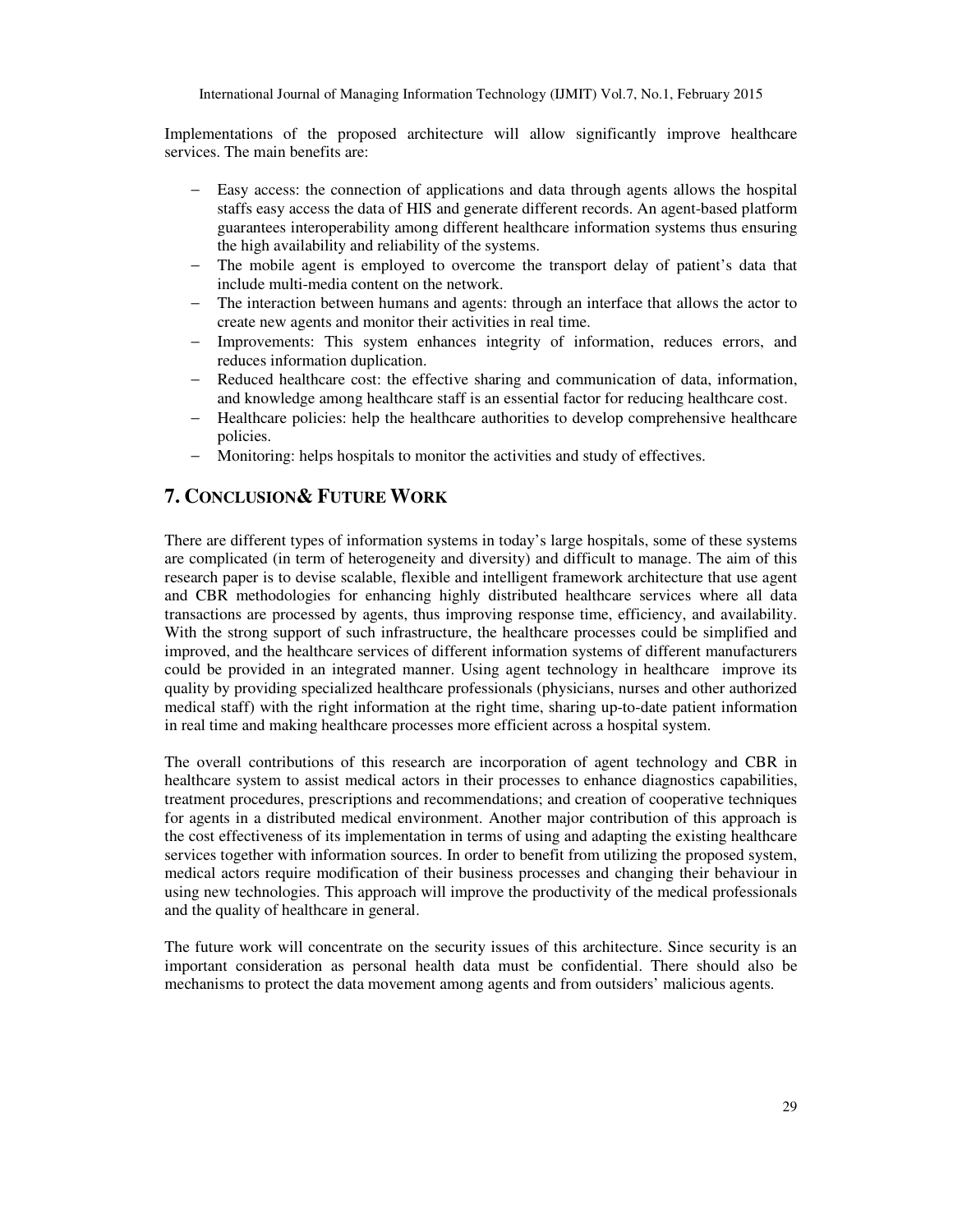#### **REFERENCES**

- [1] Mead CN (2006). Data interchange standards in healthcare it-computable semantic interoperability: Now possible but still difficult. Do we really need a better mousetrap? J. Healthcare Inf. Manag. Vol. 20, pp 71–78.
- [2] Miranda M, Machado J, Abelha A & J Neves, (2013) "Healthcare Interoperability through a JADE Based Multi-Agent Platform", In Intelligent Distributed Computing VI, Springer, Berlin, Germany., pp 83–88.
- [3] Telecom Italia Lab, Java Agent Development Framework,http://jade.tilab.com/.
- [4] Agent Oriented Software Limited (AOS), JACK Documentation, http://www.aosgrp.com/ products/jack/documentation and instruction/jack documentation.html.
- [5] Acronymics Inc. AgentBuilder. http://agentbuilder.com/.
- [6] IBM, Aglets, http://www.trl.ibm.com/aglets/.
- [7] Khajehpour, Salari & E. Raheleh, (2013) "Advancements and Trends in Medical Case-Based Reasoning: An Overview of Systems and System Development", Iran J. Medical Informatics, Vol. 2, No. 4, pp 12-16.
- [8] Ahmed MU, Begum S & P Funk, (2012) "Case studies on the clinical applications using case-based reasoning", IEEE Federated Conf. on Comp Sci & Inf Sys (FedCSIS), pp 3-10.
- [9] I Bichindaritz, (2008) "Case-Based Reasoning in the Health Sciences: Why It Matters for the Health Sciences and for CBR", In Procs. 9th European Conf. on Advances in Case-Based Reasoning", Springer-Verlag, pp 1-17.
- [10] Xu M & J Shen, (2013) "Clinical Decision Support Model of Heart Disease Diagnosis Based on Bayesian Networks and Case-Based Reasoning", Proc. 19th Int. Conf. on Industrial Engineering & Engineering Management. pp 219-225.
- [11] Sharaf-El-Deen DA, Moawad IF & ME Khalifa, (2014) "A New Hybrid Case-Based Reasoning Approach for Medical Diagnosis Systems", J. Medical Systems. pp 1-11.
- [12] Gund M, Andhalkar S, Patil D & VM Wadhai (2011) "An Intelligent Architecture for Multi-Agent Based m-Health Care System", Int. J., pp 1–5.
- [13] Health Level Seven (HL7). http://www.hl7.org.
- [14] Omar W & A Taleb-Bendiab (2006). "E-Health Support Services Based on Service-Oriented Architecture", IEEE Computer Society, pp 35-41.
- [15] A Ducrou, (2009) "Complete interoperability in healthcare: technical, semantic and process interoperability through ontology mapping and distributed enterprise integration techniques", Doctor of Philosophy Thesis.
- [16] Kart F, Moser L. & P Smith, (2008) "Building a Distributed E-Healthcare System Using SOA", IEEE. Journals & Magazines, pp 24-30.
- [17] Z Xiao-Guang, (2009) "Design and Implementation of Interoperable Medical Information System Based on SOA", ITIME '09, IEEE Int. Symp. on IT in Medicine & Education, pp 1074-1078.
- [18] Miranda, M.; Centro de Cienc. e Tecnol. da Comput., Univ. do Minho, Braga, Portugal; Pontes, G.; Abelha, A & Neves, J. (2012) "Agent Based Interoperability in Hospital Information Systems", Int. Conf. BioMedical Engineering and Informatics, pp 949-953.
- [19] Miranda, Miguel; Salazar, Maria; Portela, Filipe; Santos, Manuel; Abelha, António; Neves, José & José Machado, (2012) "Multi-agent Systems for HL7 Interoperability Services. Procedia Technology" 4th Conf. of Enterprise Information Systems – aligning technology, organizations and people, pp 725–733.
- [20] Nguyen M., Fuhrer P & J Pasquier-Rocha (2009) "Enhancing E-Health Information Systems with Agent Technology", Hindawi Publishing Corporation. Int. J. Telemedicine and Applications, pp 1-13.
- [21] Subalakshmi RJ & NCSN Iyengar, (2011) "A Small e-Health Care Information System with Agent Technology", International Conference on Computational Intelligence and Communication Networks (CICN), pp 68-72.
- [22] Zheng, Shanhong; Li, Wanlong; Peng, Xinyi; Zhao, Hui & Chunfei Zhang, (2010) "Research on Integrating the Healthcare Enterprise Based on Multi-Agent", Int. Conf. Computer, Mechatronics, Control and Electronic Engineering (CMCE), pp 493-496.
- [23] Yaowen Z, Wei X & H Yuwan, (2010) "Research on Healthcare Integrating Model of Medical Information System Based on Agent", Int. Conf. Computational and Information Sciences. pp 622- 625.